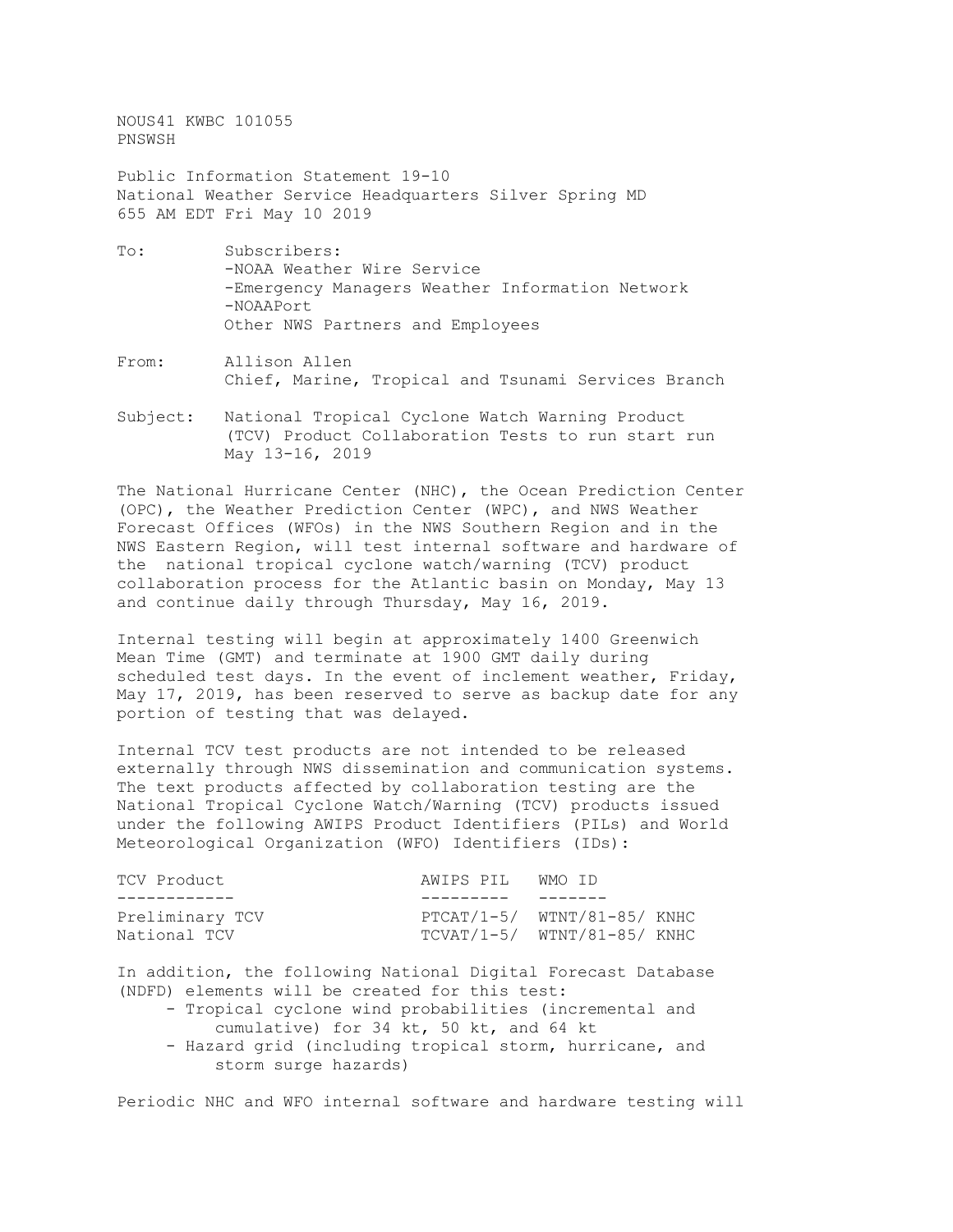continue during the remainder of 2019. The national TCV product for the Atlantic Basin will contain a summary of NHC/WFO collaborated wind and/or storm surge watches and warnings, depicted by NWS-defined geographic zones.

NWS WFOs participating in the national TCV product collaboration tests are listed below by NWS Region:

NWS Southern Region

Atlanta, GA (FFC) Austin-San Antonio, TX (EWX) Birmingham, AL (BMX) Brownsville, TX (BRO) Corpus Christi, TX (CRP) Fort Worth, TX (FWD) Houston, TX (HGX) Jackson, MS (JAN) Jacksonville, FL (JAX) Key West, FL (KEY) Lake Charles, LA (LCH) Little Rock, AR (LZK) Melbourne, FL (MLB) Miami, FL (MFL) Mobile, AL (MOB) Morristown, TN (MRX) New Orleans, LA (LIX) San Juan, PR (SJU) Shreveport, LA (SHV) Tallahassee, FL (TAE) Tampa Bay Area, FL (TBW) NWS Eastern Region Albany, NY (ALY) Boston, MA (BOX) Caribou, ME (CAR) Charleston, SC (CHS) Gray/Portland, ME (GYX) Mount Holly, NJ (PHI) Newport/Morehead City, NC (MHX) New York, NY (OKX) Sterling, VA (LWX) Wakefield, VA (AKQ) Wilmington, NC (ILM) Columbia, SC (CAE) Greenville-Spartanburg, SC (GSP) Raleigh-Durham, NC (RAH) Blacksburg/Roanoke, VA (RNK) For more information, please contact:

 Jessica Schauer NWS Tropical Services Program Leader